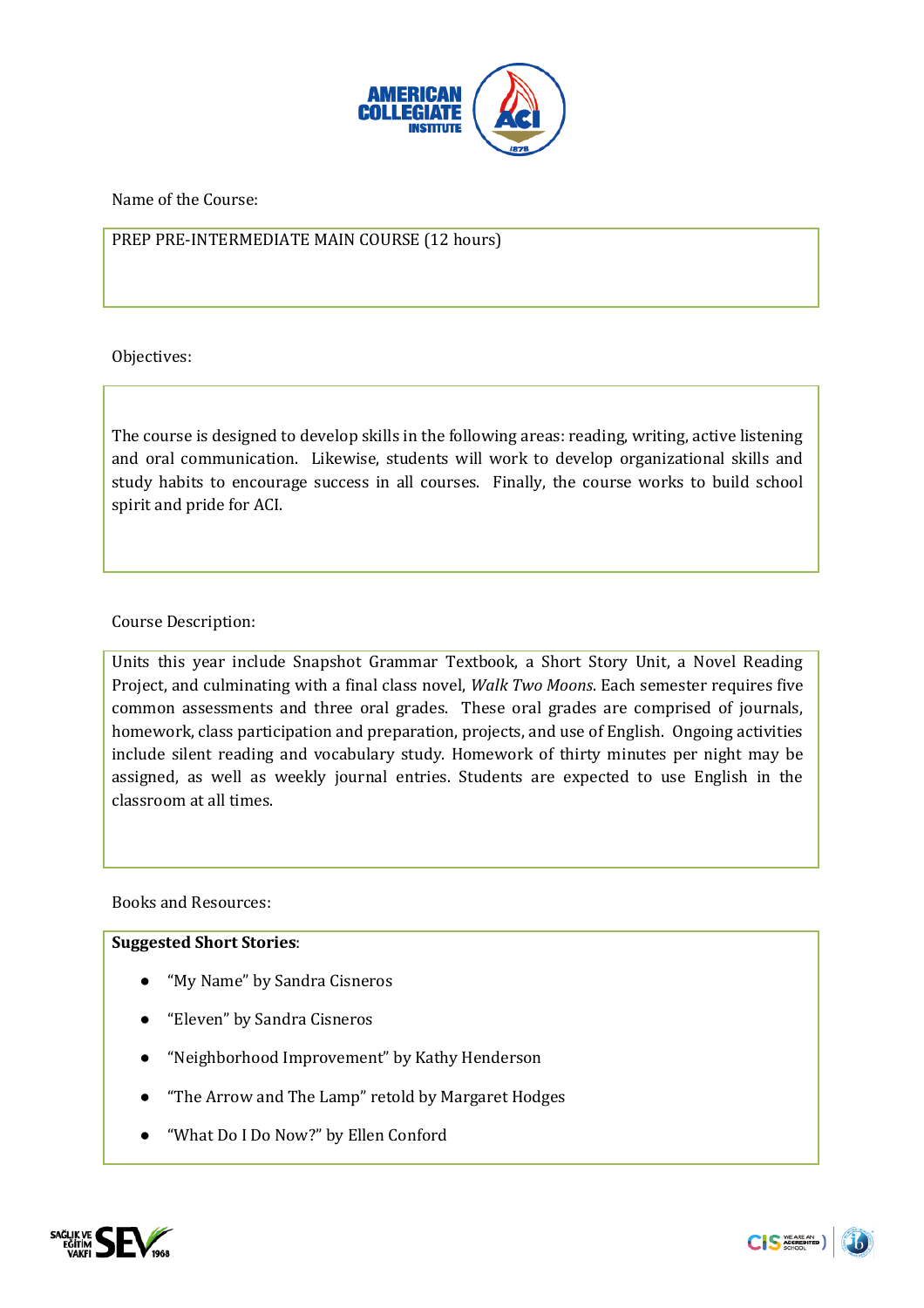- "Schoolyard Menace" by Marjorie R
- "Not Your Average Freshman" by Billy Brittain
- "If This Is Love, I'll Take Spaghetti" by Ellen Conford

**AMERICAN** 

"Your World" by Georgia Douglas Johnson

**Walk Two Moons**, a novel by Sharon Creech

 **Speakout,** Elementary Course Book

Assessment:

Students are assessed in both formal and informal capacities. Each student has five (4) Written Exams and three (3) Oral Grades per semester. The written exams include vocabulary, grammar, writing, and literature comprehension and analysis. The Oral Grades are comprised of presentations, preparation for class, homework, journals, and class participation. A large component of class participation is the student's use of English in the classroom, which is evaluated on the quality, as well as the quantity of English. Students have opportunities to speak in English with their teacher, as well as during pair and group activities.

| <b>TOPIC</b>                                                      | <b>CONTENT</b>                                     | <b>TIME</b>             |
|-------------------------------------------------------------------|----------------------------------------------------|-------------------------|
|                                                                   |                                                    | (month and no of weeks) |
| Speakout Textbook/My<br>English<br>Lab (Speakout Online Workbook) | Grammar, Reading, Oral Practice, and<br>Listening. | October-June            |
| <b>Short Story Unit</b>                                           | Reading Comprehension, Literary<br>Devices in text | December-January        |